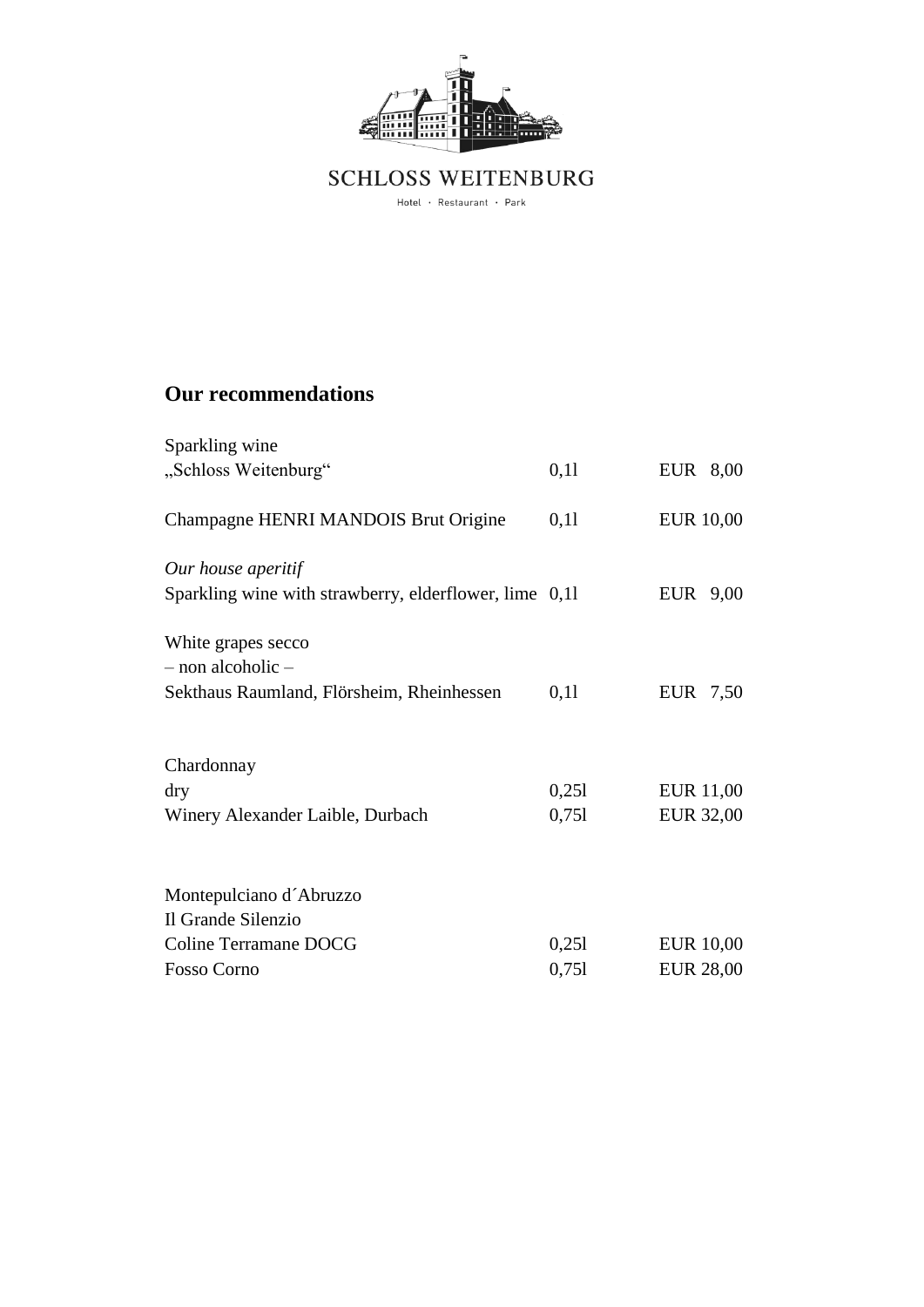

 $\begin{minipage}{.4\linewidth} \emph{Hotel $\cdot$ Restaurent $\cdot$ Park} \end{minipage}$ 

#### **Starters**

| Summer leaf salads with raspberry dressing<br>and roasted walnuts                             | <b>EUR</b> 12,00 |
|-----------------------------------------------------------------------------------------------|------------------|
| Slices of oxheart tomato<br>with basil pesto and burrata                                      | EUR 18,00        |
| Salmon tatar of lable rouge salmon<br>with avocado, passion fruit and chives vinaigrette      | EUR 19,00        |
| Grilled pulpo on a mediterranean couscous-salad<br>pepper-cucumber salsa and chili-mayonnaise | EUR 21,00        |

# **Soups**

| Beef broth with small swabian pocket noodles                         | EUR 8,00  |
|----------------------------------------------------------------------|-----------|
| Quail consommé with small vegetables<br>and polenta-mushroom ravioli | EUR 12,00 |
| Cream of springleek soup<br>with potato, apple and monkfish          | EUR 14,00 |

*Cover charge EUR 2,50 per person*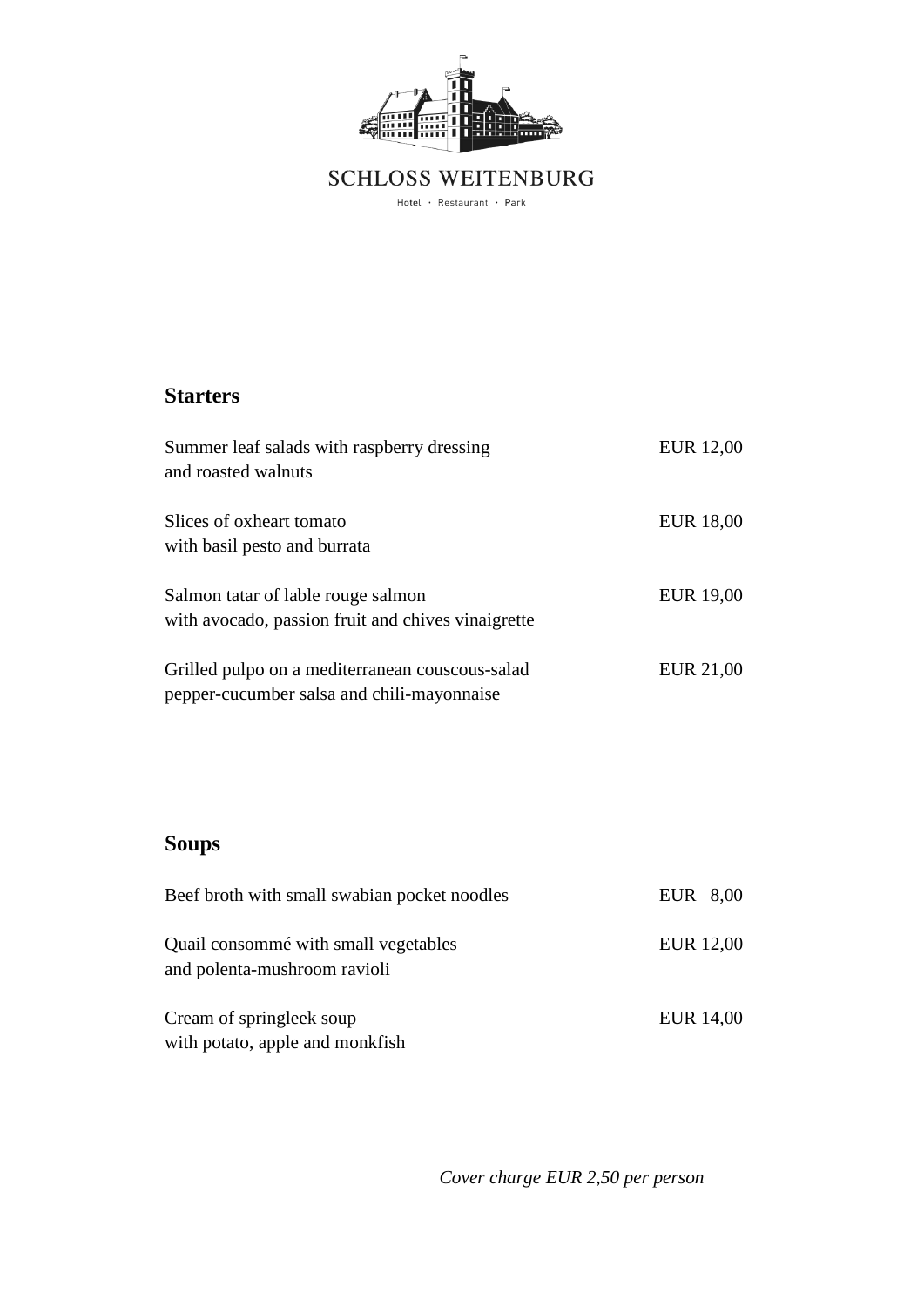

 $\begin{minipage}{.4\linewidth} \emph{Hotel $\cdot$ Restaurent $\cdot$ Park} \end{minipage}$ 

### **Main dishes**

| Homemade pasta with fresh chanterelles,<br>leaf spinach and grana padano cheese                            | EUR 21,00        |
|------------------------------------------------------------------------------------------------------------|------------------|
| Breast of corn fed poularde with a balsamico gravy,<br>sugar snaps, braised tomato and two sorts of rice   | EUR 29,00        |
| Breaded escalope of saddle of yeal<br>with french fries, tomato salad and cranberries                      | <b>EUR 30,00</b> |
| Sirloin steak in a red wine sauce,<br>homemade spätzle and small salad                                     | EUR 31,00        |
| Lamb chop roasted until pink and braised hips<br>with mediterranean vegetables,<br>gratin and mint yoghurt | EUR 36,00        |
| Crispy fried medallions of monkfish<br>with sauce rouille, fennel and chorizo                              | EUR 38,00        |

*Cover charge EUR 2,50 per person*